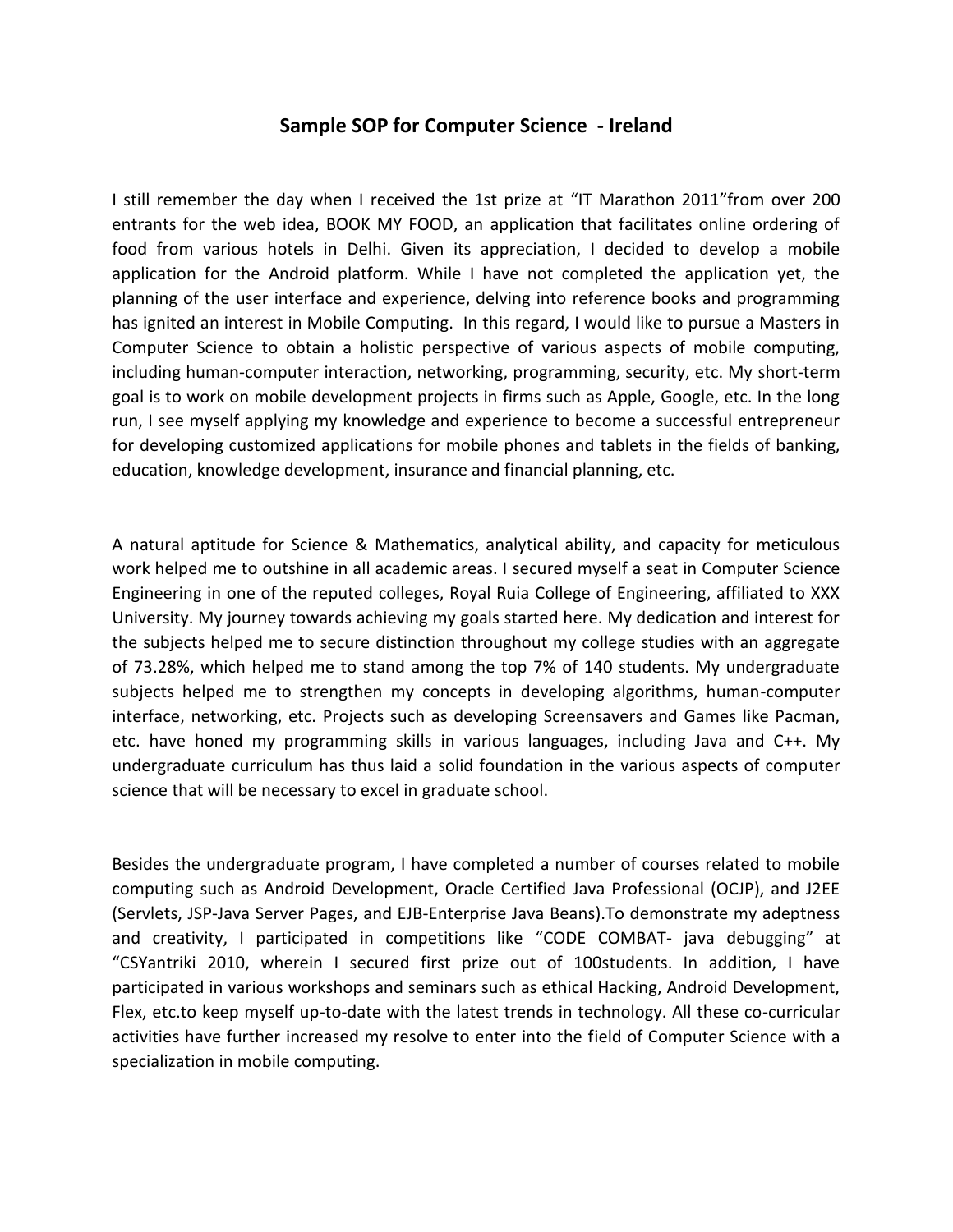My final year project is to implement a personalized web search for a newspaper application. In this project, together with two other peers, we have planned to extend personalized news service to different open source web browsers. We have formulated and researched various personalized web search algorithms which uses User Profile, Fuzzy concept network with Link Structure, and Personalized page rank. We have created an extension for Google Chrome as a prototype to test the process of Personalization. Every time when user opens this extension in the browser a popup window will open and display the latest news. We intend to use following technologies for actual implementation JS, JSON, Ajax, and JSP. The project has helped me to understand how to target websites for advertisement, promote products, personalize news feeds and provide appropriate advice. In the future I wish to implement such personalization in Mobile Learning. This experience has further whetted my appetite to exploit the field of mobile computing.

With a goal to sharpen my programming skills, I interned for five months with Property Hunters, a company involved in the real estate business. I was involved in developing an intranet application for their business operations. The web application was implemented using MVC structure and the technologies used were JSP and Servlets for server-side processing and MS-Access as back end. Working as well as attending college has improved my time management skills and team building skills.

The undergraduate program, outside courses and internship has made me realize that continuous progress is the key to life. In order to expand my horizons, a Master's degree from Kenly Colbay with a specialization in Mobile Computing appears to be the most logical progression as it would be a perfect platform to launch my career. Working with faculty members like \_\_\_\_\_\_\_\_\_\_\_\_\_\_, etc will provide me insight into \_\_\_\_\_\_\_\_\_\_\_\_\_. I would love to actively participate in research programs such as "Living Analytics", and "User-Controllable Security & Privacy for Pervasive Computing".

Besides research, I wish to be a part of the Computer Club, Cricket Club, etc. at Kenly and contribute in my own small way to the diverse and global student body. During the undergraduate program, I have represented my college at a state level by participating in Project Exhibition competition at "Sankalpa 2011" organised by ISTE & Entrepreneurship Development Cell (EDC). Working with the underprivileged youth as part of the Youth for Change program in XXXX has been an invigorating experience. I hope to continue my work with the less fortunate in the surrounding of Colbay.

The department's mission statement, "To lead in Computer Science research and education that has real-world impact", is consistent with my belief. I am confident that I will uphold the